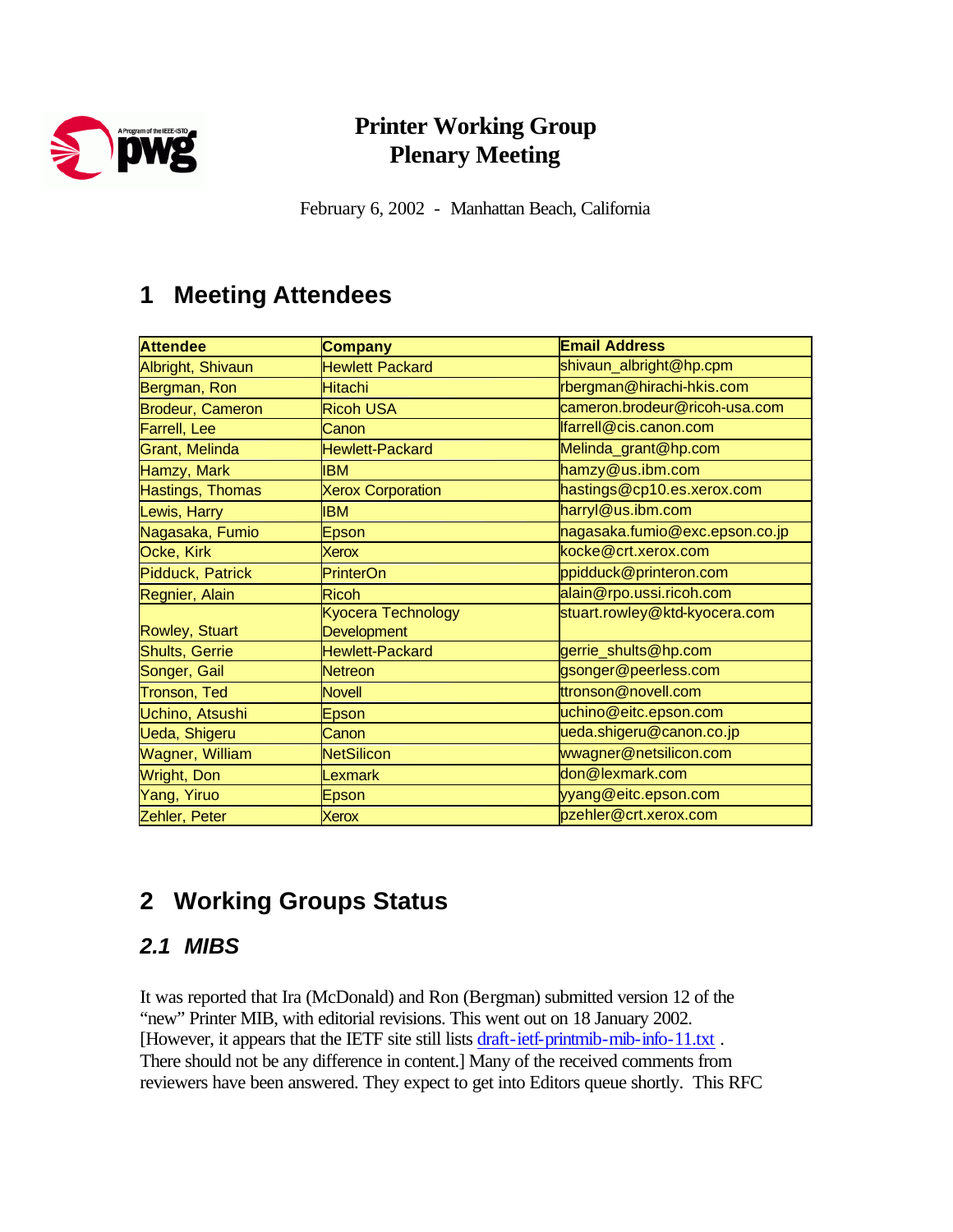will stay at "Proposed" specification because of necessary degree of changes relative to RFC1759.

Finisher MIB should follow along behind.[draft-ietf-printmib-finishing-12.txt].

### *2.2 Media Standardized Names*

Balloting on Media Standardized Names, Draft 5101.1-D0.12, September 24, 2001 was completed since the last plenary meeting. The draft was approved, with most of the comments being editorial. There was also a request to include a reference for ABNF. RFC 2234 reference will be added during final editing without reballoting.

## *2.3 IPP*

Carl-Uno Manros is seeking to shut down IPP WG, considering that the charter has been fulfilled. There is a question of whether IPP documents still in the IETF approval process will proceed if the group ceases to exist. To keep the WG alive, it must meet at least at every other IEFT meeting. . How can we ensure continued life until documents released. Should PWG sponsor Carl-Uno? Can someone else call for IPP meetings at IETF to sustain group?

Tom Hastings checked on the progress of IPP documents outstanding in the IETF approval process. It was decided to submit the LDAP printer schema as an informational RFC. [draft-fleming-ldap-printer-schema-01.txt]. The remaining 12 IPP IETF RFC documents appear to have gone to IANA, apparently for numbers assignment. They seem to be stuck there are Tom is checking that they are aware of these documents and have the current versions.

The popular names of the outstanding documents are:

- 1. Requirements for Notification informational
- 2. Notification Subscriptions updated
- 3. Job and Printer Administrative Operations –
- 4. Collection Attribute Syntax -Updated in July
- 5. Job and Printer Attribute Operation -
- 6. LDAP to be withdrawn
- 7. MAIL-TO
- 8. INDP Delivery Method for Event Notification Passed IESG
- 9. Job Progress Attributes (four new job description Attributes
- 10. Download Document
- 11. Requirement for Admin Informational only Approved for RFC
- 12. IPP GET Event Notification Method updated in January
- 13. URL Scheme IESG consideration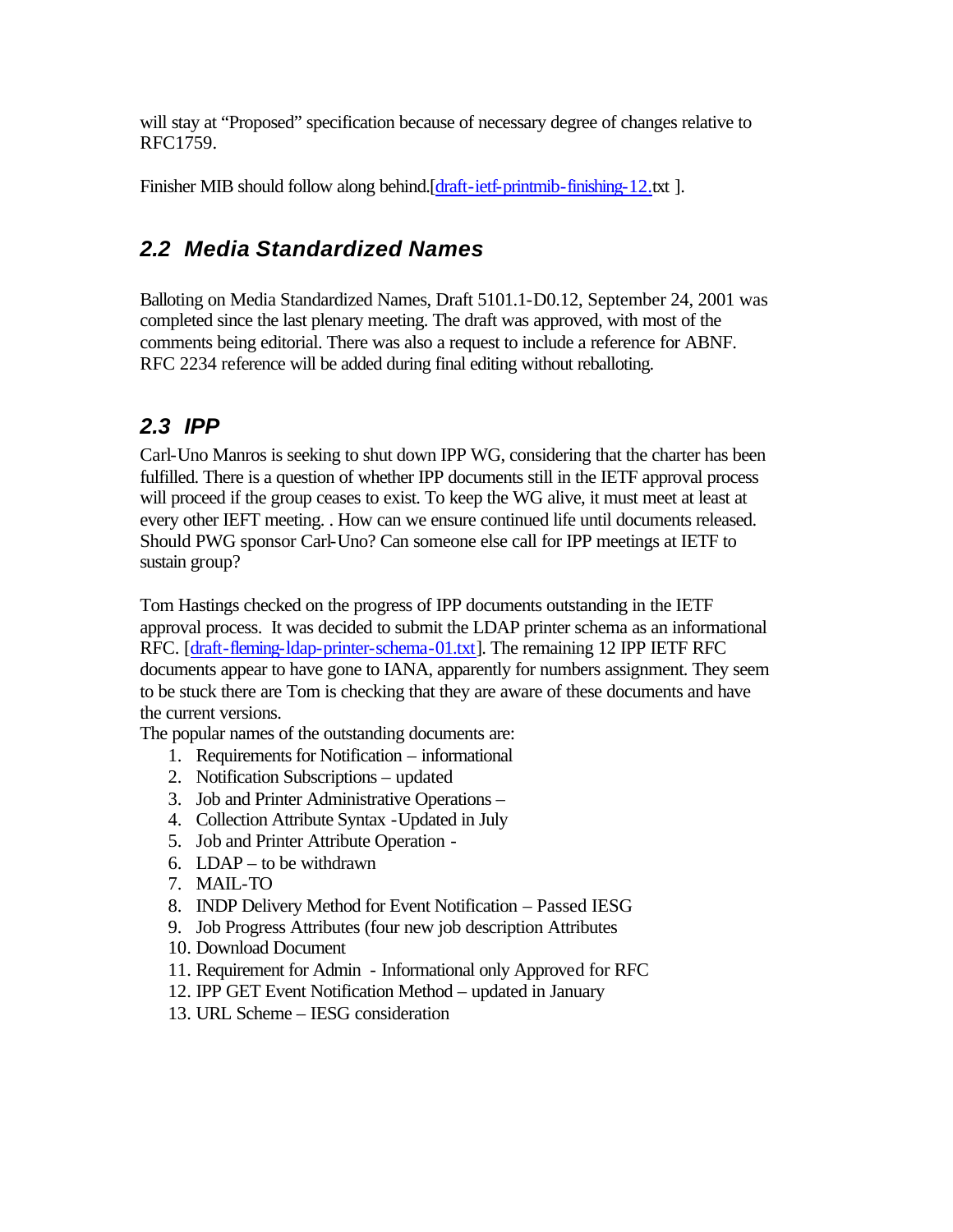### *2.4 IPPFAX*

As reported by Gail Songer, the group picked TIFF FX as a basic format for compatibility with the IFAX activity. That format ran into an Adobe problem, which appears to have been somewhat cleared up. IETF decided to proceed with this protocol relative to IFAX. The PWG will proceed under the IETF licensing. Two TIFF-FX documents are close to last call. [draft-ietf-fax-tiff-fx-regbis-04.txt. & draft-ietf-fax-tifffx-reg-01.txt]

The PWG IPP Fax activity is proceeding, with the possibility of a " bakeoff "in the autumn. The group will seek to get well-known system port assigned considering IPP FAX as an application of IPP

#### *2.5 Printer LDAP*

To be resubmitted as an informational RFC by Flemming, Ira, and Harry. Accepted by RFC editor. Queue is 6 months.

## *2.6 UPDF*

The group met on Monday, 4 February. They discussed a slightly modified version of the implementation of composite features, agreed on the latest implementation of user policies and worked out some redesign for events. The remaining time was spent on considering raster graphic and related features like color and halftoning; this will be the major item at the next conference

## **3 New PWG Working Groups**

Chairman Harry Lewis announced the addition of two new PWG working groups to take effect at the next plenary meeting.

## *3.1 XHTML-Print*

Don Wright introduced the new XHTML-Print working group, intended to provide a forum and a home for the "content is king" document format on which several member companies (Lexmark, Hewlett-Packard, Xerox, and Canon) have been working for some time. With the Bluetooth printing document now public, and the release of the information that this format has been adopted by Bluetooth and UPNP, the PWG working group can be formalized. The document is at version .95 and is available for review at WWW.XHTMLPrint. Org. The founders will circulate a preliminary charter for PWG consideration at the next plenary meeting.

Bob Herriott's interleave document is related although not a part of XHTML-PRINT WG effort at this time. Although Bob will continue to work on it, the XHTML-PRINT WG and the PWG should consider how to proceed with getting this transport-related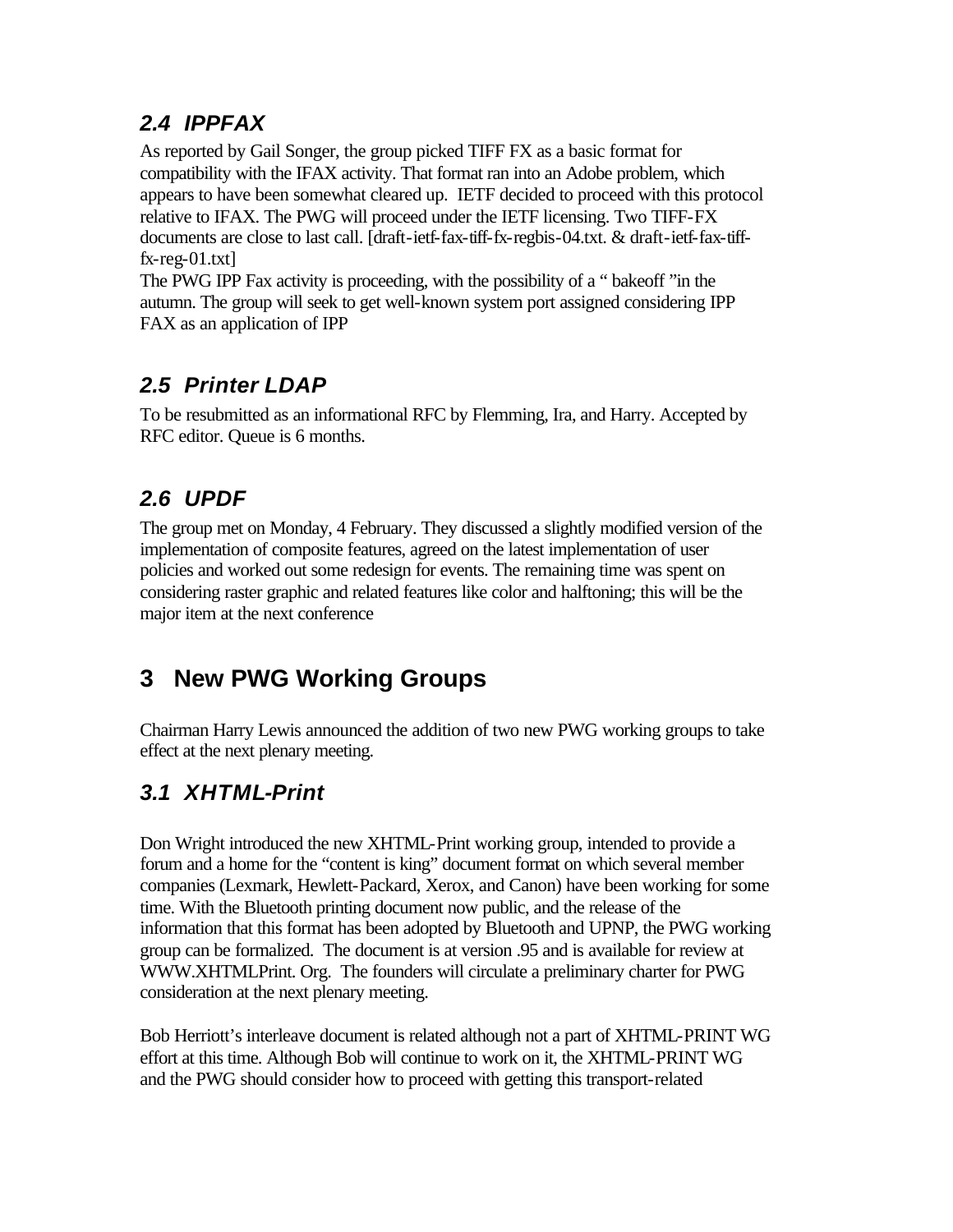document published as an informational RFC or PWG document. Tom Hastings will work through Bob H.

#### *3.2 WEB Services*

Harry Lewis introduced the Print Services Interface Group (PSI). The core group was formed over the summer by a group of 14 PWG companies who are members of UPNP  $\&$ Bluetooth. This group, operating under NDA, met in Lexington, Kentucky and will meet again this week. The intention is that the group will become a PWG WEB Printing Services WG with the first meeting as a PWG group at the Boston plenary meeting.

This group will seek to apply the WEB services presently being formalized by the W3C Web services description and Architecture activity. SOAP => XML Protocol. WSDL is now a note. W3C is working on plumbing. PWG will work on application to imaging devices, utilizing the product of W3C experts on architecture, workflow ideas, etc.

The intention is to provide a charter proposal and to make existing documents available via the reflector before next meeting.

There was some discussion relative to whether the group, as currently envisioned, addresses a sufficient breadth of the aspects and whether there may be a need for another initiative. This should be considered by members in reviewing the charter proposal.

## *3.3 The Universe of Printing*

At the last plenary meeting, Patrick Padduck had suggested and sketched out a "Universe of Printing" map, identifying the various trade and standards activities related to "printing" functions. The intent was to identify different initiatives, so that the PWG could understand them, and coordinate its own activities with them. Although the plan was for some initial screening prior to sending it out form comment, little progress has been made with it. It was decided to send out the document as it stands to solicit comments and additions. Gail Songer will be editor.

In line with these objectives there was some discussion of CIP4 activity http://www.cip4.org and the JDF (Job Definition Format). This was first published in April 2001. JDF.org. JDF 1.1 spec is to come out this spring

Also mentioned was the PODi, [http://www.printwriter.com/PODi/PODi.htm], dealing in Variable Data printing and Personalized Printing Mark-up Language (PPML), an XMLbased standard printing language.